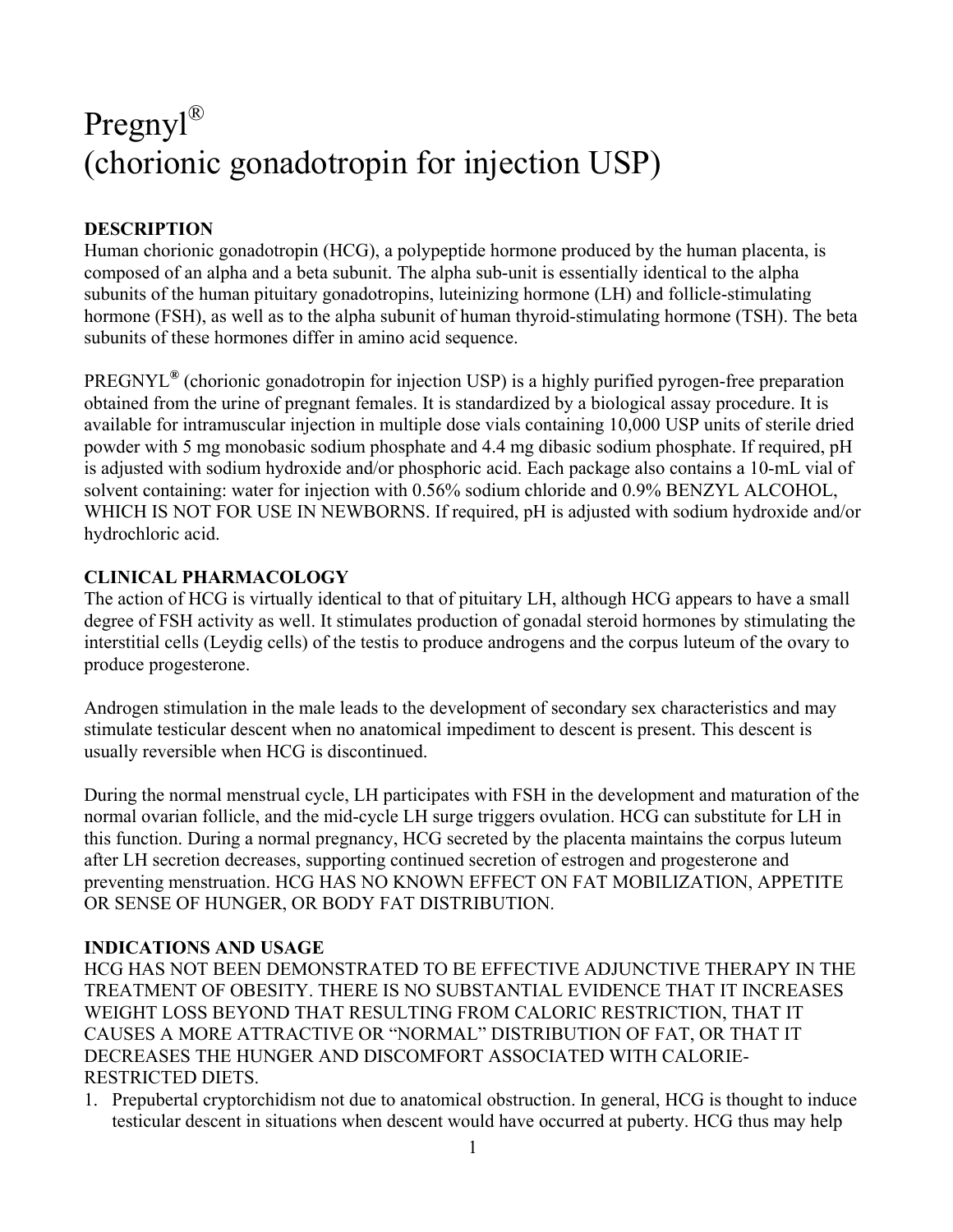predict whether or not orchiopexy will be needed in the future. Although, in some cases, descent following HCG administration is permanent, in most cases, the response is temporary. Therapy is usually instituted in children between the ages of 4 and 9.

- 2. Selected cases of hypogonadotropic hypogonadism (hypogonadism secondary to a pituitary deficiency) in males.
- 3. Induction of ovulation and pregnancy in the anovulatory, infertile woman in whom the cause of anovulation is secondary and not due to primary ovarian failure, and who has been appropriately pretreated with human menotropins.

## **CONTRAINDICATIONS**

Precocious puberty, prostatic carcinoma or other androgen-dependent neoplasm, prior allergic reaction to HCG.

# **WARNINGS**

HCG should be used in conjunction with human menopausal gonadotropins only by physicians experienced with infertility problems who are familiar with the criteria for patient selection, contraindications, warnings, precautions, and adverse reactions described in the package insert for menotropins.

Anaphylaxis has been reported with urinary-derived HCG products.

The principal serious adverse reactions during this use are: (1) ovarian hyperstimulation, a syndrome of sudden ovarian enlargement, ascites with or without pain, and/or pleural effusion, (2) rupture of ovarian cysts with resultant hemoperitoneum, (3) multiple births, and (4) arterial thromboembolism.

## **PRECAUTIONS**

#### **General**

Since androgens may cause fluid retention, HCG should be used with caution in patients with cardiac or renal disease, epilepsy, migraine, or asthma.

#### **Pediatric Use**

Induction of androgen secretion by HCG may induce precocious puberty in pediatric patients treated for cryptorchidism. Therapy should be discontinued if signs of precocious puberty occur.

## **Geriatric Use**

Clinical studies of PREGNYL**®** (chorionic gonadotropin for injection USP) did not include subjects aged 65 and over.

## **ADVERSE REACTIONS**

Headache, irritability, restlessness, depression, fatigue, edema, precocious puberty, gynecomastia, pain at the site of injection.

Hypersensitivity reactions, both localized and systemic in nature, have been reported.

## **DOSAGE AND ADMINISTRATION**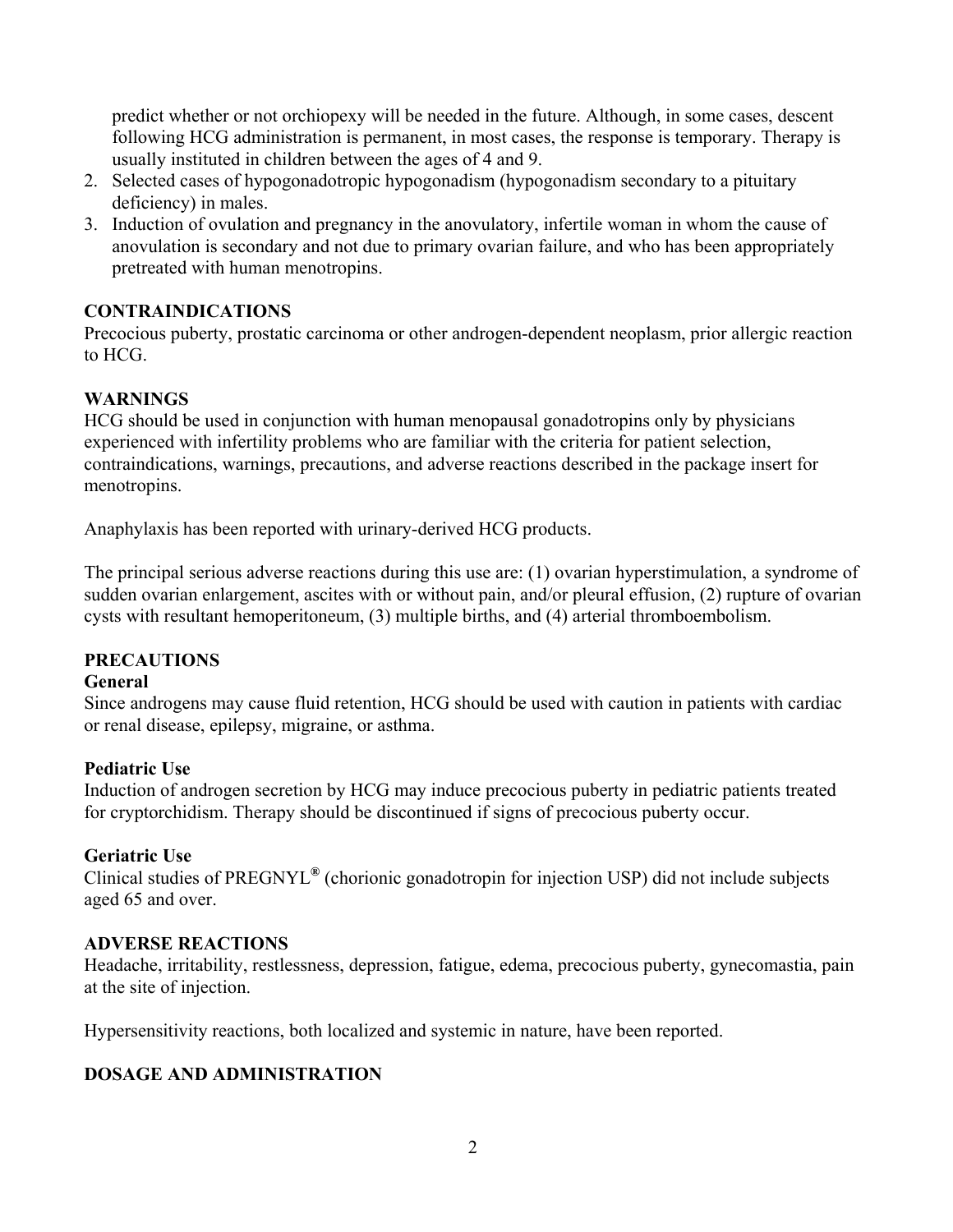For intramuscular use only. The dosage regimen employed in any particular case will depend upon the indication for the use, the age and weight of the patient, and the physician's preference. The following regimens have been advocated by various authorities:

*Prepubertal cryptorchidism not due to anatomical obstruction. Therapy is usually instituted in children between the ages of 4 and 9.* 

- 1. 4000 USP units 3 times weekly for 3 weeks.
- 2. 5000 USP units every second day for 4 injections.
- 3. 15 injections for 500 to 1000 USP units over a period of 6 weeks.
- 4. 500 USP units 3 times weekly for 4 to 6 weeks. If this course of treatment is not successful, another series is begun 1 month later, giving 1000 USP units per injection.

*Selected cases of hypogonadotropic hypogonadism in males.* 

- 1. 500 to 1000 USP units 3 times a week for 3 weeks, followed by the same dose twice a week for 3 weeks.
- 2. 4000 USP units 3 times weekly for 6 to 9 months, following which the dosage may be reduced to 2000 USP units 3 times weekly for an additional 3 months.

*Induction of ovulation and pregnancy in the anovulatory, infertile woman in whom the cause of anovulation is secondary and not due to primary ovarian failure and who has been appropriately pretreated with human menotropins.* (See prescribing information for menotropins for dosage and administration for that drug product.)

5000 to 10,000 USP units 1 day following the last dose of menotropins. (A dosage of 10,000 USP units is recommended in the labeling for menotropins.)

## **Directions for Reconstitution**

Two-vial package: Withdraw sterile air from lyophilized vial and inject into diluent vial. Remove 1–10 mL from diluent and add to lyophilized vial; agitate gently until powder is completely dissolved in solution.

Parenteral drug products should be inspected visually for particulate matter and discoloration prior to administration, whenever solution and container permit.

## **IMPORTANT: USE COMPLETELY AFTER RECONSTITUTION. RECONSTITUTED SOLUTION IS STABLE FOR 60 DAYS WHEN REFRIGERATED.**

## **HOW SUPPLIED**

Two-vial package containing: 1-10 mL lyophilized multiple dose vial containing: 10,000 USP units chorionic gonadotropin per vial, NDC 0052-0315-10. 1-10 mL vial of solvent containing: water for injection with sodium chloride 0.56% and benzyl alcohol

0.9%, NDC 0052-0325-10.

| When reconstituted, each 10 mL vial contains: |                    |
|-----------------------------------------------|--------------------|
| Chorionic gonadotropin                        | $10,000$ USP units |
| Monobasic sodium phosphate                    | $5 \text{ mg}$     |